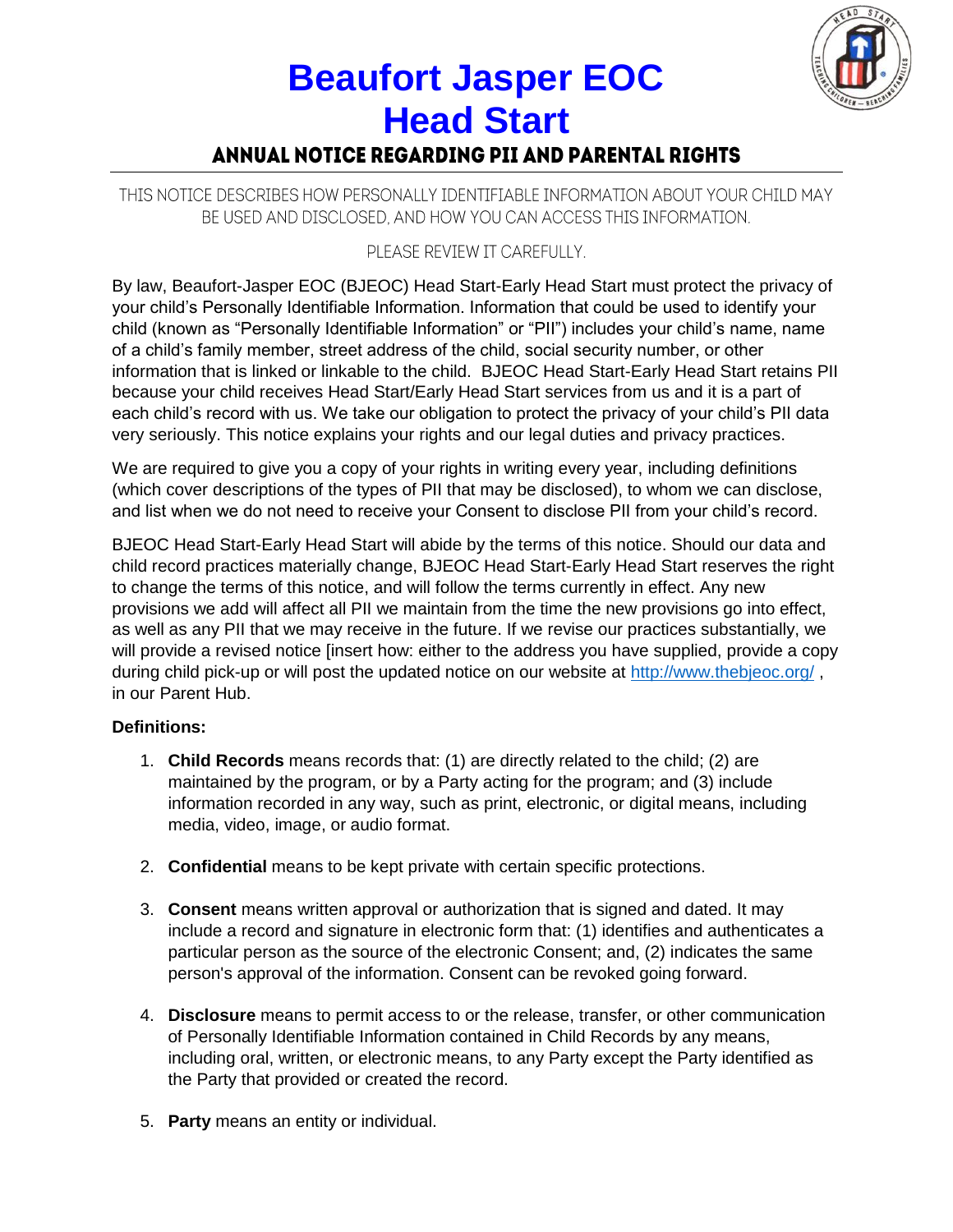- 6. **Parent** means person or agency legally authorized to act on behalf of the child, typically mother, father, or legal guardian authorized to act in place of the mother or father.
- 7. **Personally Identifiable Information (PII**) means any information that could identify a specific individual, including but not limited to a child's name, name of a child's family member, street address of the child, social security number, or other information that is linked or linkable to the child.

### **Required Uses and Disclosures of PII:**

BJEOC Head Start-Early Head Start must use and disclose information contained in Child Records that is PII in a number of ways to carry out the program's responsibilities. We keep PII in our Child Records. The following list describes the types of uses and disclosures of PII that federal law requires us to make and allows us to do so without your Consent:

(a) Within this organization for Head Start/Early Head Start purposes;

(b) To other organizations for Head Start/Early Head Start purposes (including but not limited to Contractors /Sub-Recipients that help us provide services to your child);

(c) In connection with an audit or evaluation of education or child development programs or for enforcement or compliance with federal legal requirements (such as to the U.S. Department of Health and Human Services that funds Head Start);

(d) For studies to improve child or family outcomes or quality of services;

(e) During Disasters or Health/Safety Emergencies to appropriate Parties (including but not limited to local health departments, police, fire, EMS, etc.);

(f) Pursuant to Court Orders or Subpoenas (so long as we try to notify you in advance unless:

1. a court has ordered that neither the subpoena, its contents, nor the information provided in response be disclosed;

2. the Disclosure is in compliance with an ex parte court order obtained by the United States Attorney General or his/her delegate concerning investigations or prosecutions of an offense listed in 18 U.S.C. 2332b(g)(5)(B) or an act of domestic or international terrorism as defined in 18 U.S.C. 2331;

3. a Parent is a Party to a court proceeding directly involving child abuse and neglect or dependency matters, and the order is issued in the context of that proceeding; or

4. if there is legal action between BJEOC Head Start-Early Head Start and a Parent);

(g) For Child and Adult Care Food Program (CACFP) Monitoring if the results will be reported in an aggregate form that does not identify any individual;

(h) To Foster Care Caseworkers who have the right to access a case plan for a child who is in foster care placement; and,

(i) To appropriate Parties in cases of suspected or known child maltreatment (such as Child Protective Services).

Note: BJEOC Head Start-Early Head Start also uses and shares your child's PII when requested by you or when otherwise required by law.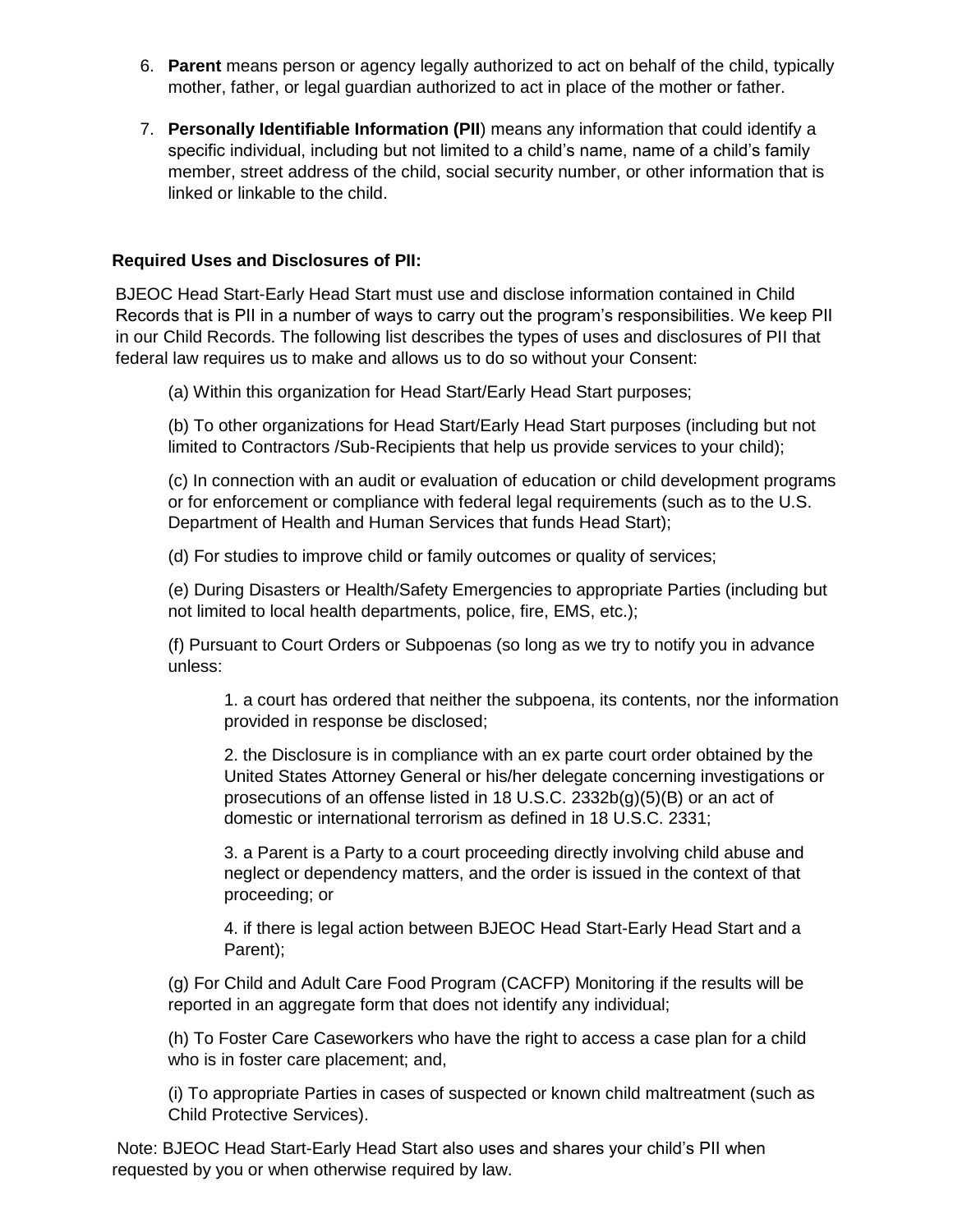#### **Other Permitted Uses and Disclosures:**

BJEOC Head Start-Early Head Start may use and share PII in certain limited instances, without your Consent as long as we notify you first. We can do this if the PII relates to a child's enrollment or transfer to officials at a program, school, or school district in which the child seeks or intends to enroll or where the child is already enrolled.

(a) To do so, BJEOC Head Start-Early Head Start will notify you about the intended disclosure.

(b) You will have the opportunity to request a copy of the PII from Child Records to be disclosed and have an opportunity to challenge and refuse Disclosure of the information in the records, before we forward the records to the other Party.

(c) If an entity or you request that PII be disclosed for enrollment or transfer purposes, you will receive notification.

(d) The notification allows you to challenge and refuse the Disclosure by following the steps in the Form.

(e) If you do nothing or do not follow the steps within the timeframe set forth in the notification to challenge or refuse to disclose, BJEOC Head Start-Early Head Start will go ahead as planned and send copies of the requested PII to the requesting program, school, or school district to further the child's program and ensure continuity through data.

(f) Except as described above, BJEOC Head Start-Early Head Start will NOT use or disclose your PII without your written consent, which must be signed and dated. Your written consent must specify what child records may be disclosed, explain why the records will be disclosed, and identify the party of class of parties to whom the records may be disclosed. This information will be documented on a Consent to Release and Receive Information Form. You may give us written consent to use or disclose your PII to anyone for any purpose that you choose. You may revoke your authorized consent so long as you do so in writing; however, BJEOC Head Start-Early Head Start will not be able to get back any PII we have already used or shared based on your prior permission.

## **Children Referred to or Receiving Individuals with Disabilities Education Act (IDEA) Services for Disabilities:**

BJEOC Head Start-Early Head Start will follow the confidentiality provisions of Individuals with Disabilities Education Act (IDEA) Parts B and C (located at 34 CFR Parts 300 and 303) for any children that we serve that are referred to or receiving IDEA services. At any time or in any instance that those provisions are stricter than what Head Start/Early Head Start requires, BJEOC Head Start-Early Head Start will follow those stricter IDEA provisions.

#### **Parental Rights to Inspect Child Records:**

You have the right to:

1. Ask to inspect your Child's Record on-site containing PII that our program maintains. BJEOC Head Start-Early Head Start will create an opportunity for you to inspect your Child's Record on-site within 45 days of your request. You do not have the right to remove the original record from on-site nor to take any parts of the original record with you. You do not have the right to inspect child records that contains information that includes other children. You must only inspect information that pertains only to your child.